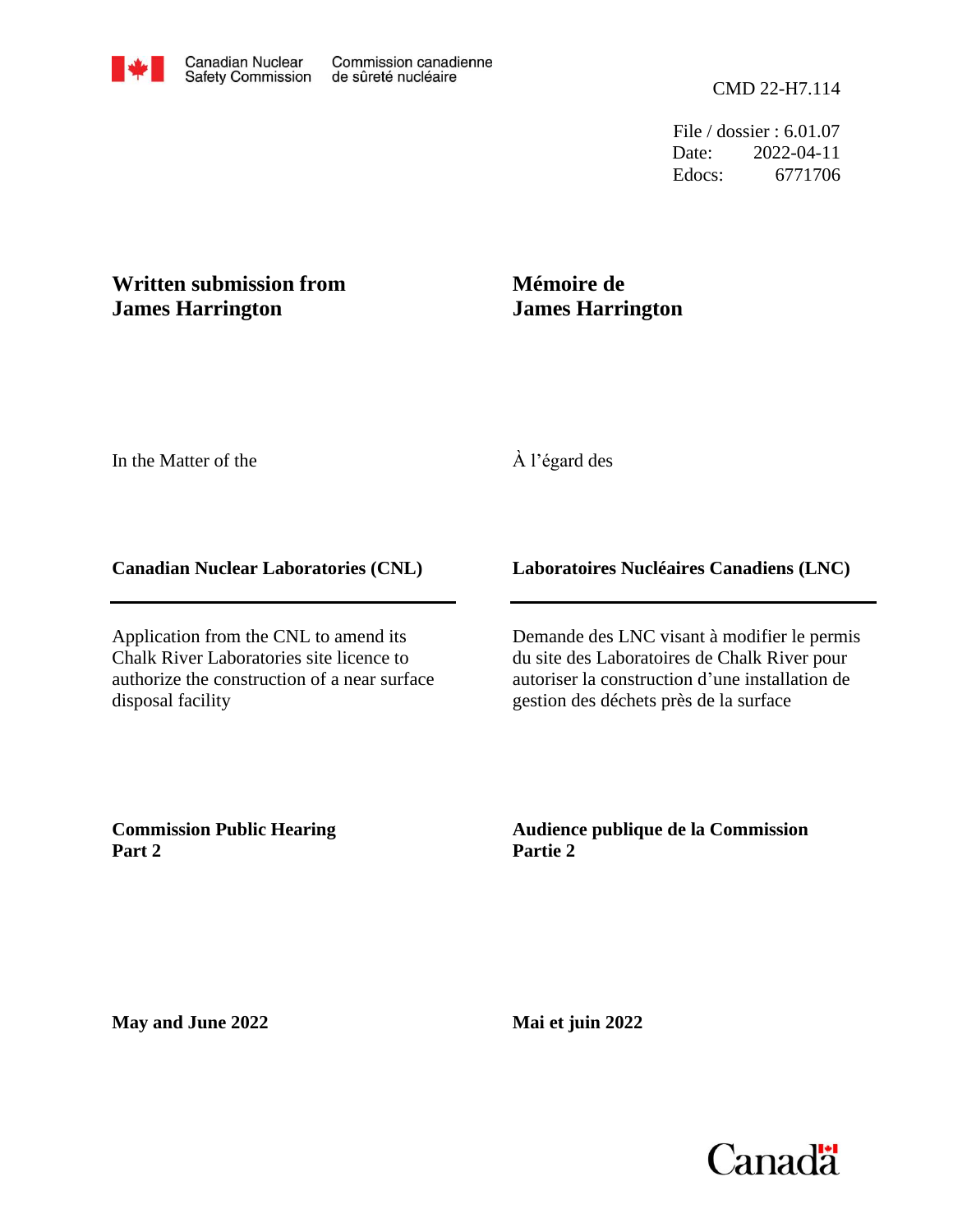Senior Tribunal Officer, Registry Canadian Nuclear Safety Commission 280 Slater Street P.O. Box 1046, Station B Ottawa, Ontario K1P 5S9

Date: 11 April 2022

Subject: Canadian Nuclear Laboratories' application to amend its Chalk River Laboratories site licence to authorize the construction of a near surface disposal facility IAA Reference Number: 80122

Dear Registrar:

My name is James Harrington, and I have lived the majority of my life within about an hour's drive of Ottawa, including my current residence in Petawawa where I have lived for 7 years. I enjoy back-country camping, hiking, canoeing on the Ottawa River, and have recently started developing passions for both ice fishing and hunting. I spend as much time as I can enjoying the outdoors in the Ottawa Valley with my family and friends, and therefore have a vested interest for a future in this area.

I received my M.Sc in Radiation and Health Physics from McMaster University, and I currently work at Canadian Nuclear Laboratories as an Operational Health Physicist. Along with many of my colleagues in Radiation Protection, I share a responsibility to ensure that radiation exposures associated with licensed activities at Chalk River Labs (CRL) are ALARA – "As Low As Reasonably Achievable".

The three primary principles I adhere to when protecting people and the environment are: Justification, Optimization, and Dose Limitation. I see multiple associations between NSDF and my daily work in Radiation Protection.

NSDF has significant Justification; we have a responsibility to manage these wastes for the protection of the people and the environment. In terms of Optimization, multiple different technologies were evaluated and the NSDF was selected as being the most appropriate engineered solution based on the hazard level of the low level wastes. Finally, Dose Limitation established in national legislation is fully incorporated into CNL's practices, with highly conservative assessments supporting that NSDF will remain below applicable limits and levels for employees and the public.

As part of my own decision-making related to supporting NSDF, I encountered the following figure from Volume 2 of the Environmental Impact Statement: